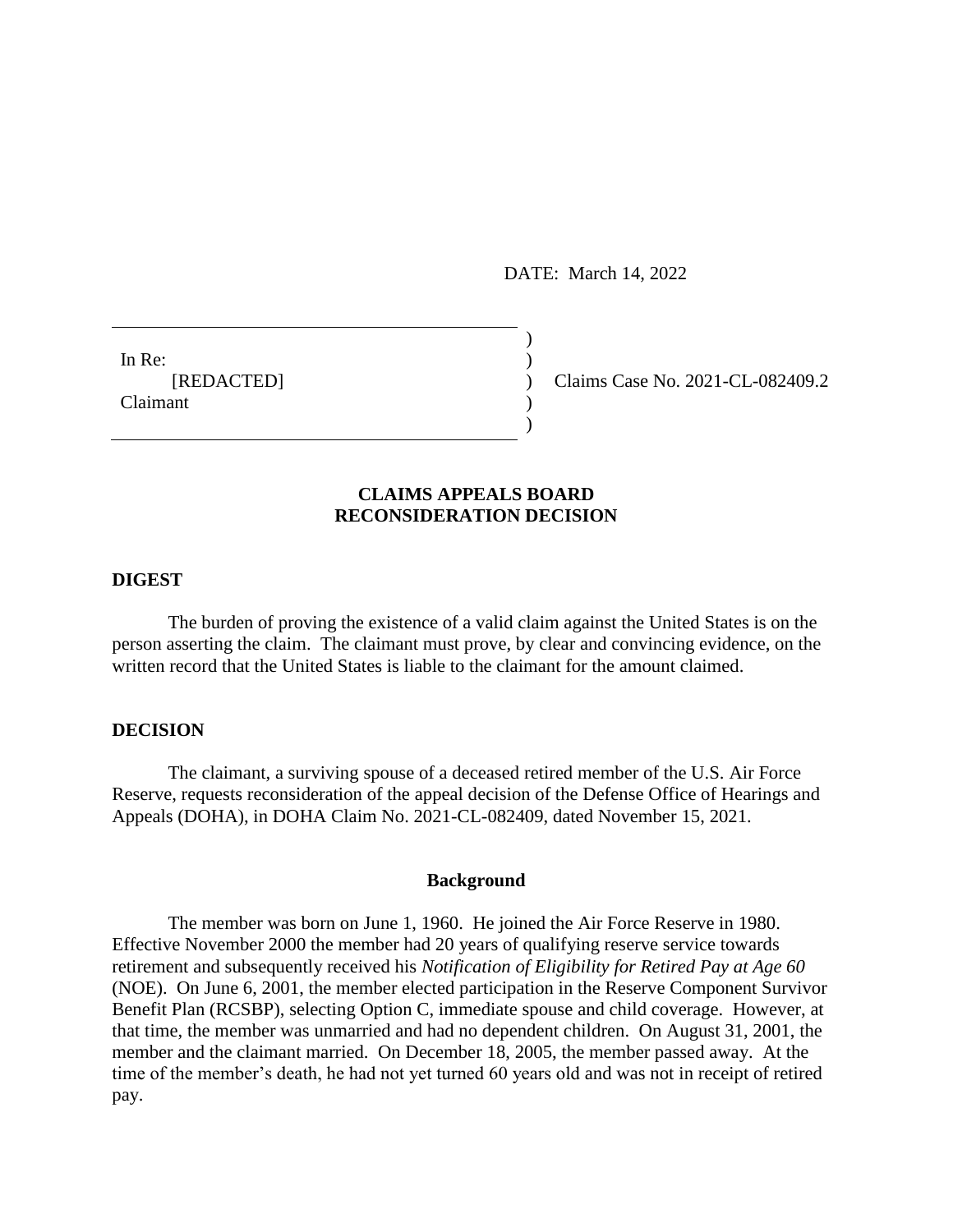On August 31, 2020, the claimant filed a DD Form 2656-7, *Verification of Survivor Annuity*, applying for the member's RCSBP annuity as his surviving spouse. On September 16, 2020, the Defense Finance and Accounting Service (DFAS) denied her claim for the RCSBP annuity on the basis that she filed her claim more than six years from the date the claim accrued, *i.e.*, the date of the member's death. Therefore, DFAS found that under the 31 U.S.C. § 3702(b), her claim for the annuity was barred. DFAS advised her that she had the right to request waiver of the six-year time limitation established by that statute through the Assistant Secretary of the Air Force (Financial Management and Comptroller) in order to receive up to \$25,000.00.

The claimant appealed DFAS's denial of her claim. In her appeal she referenced the Air Force's Reserve Order published on September 2, 2020, which noted that the member's RCSBP election was made on June 6, 2001, for spouse and child coverage, and identified her as the member's spouse. She requested that her claim to the RCSBP annuity be allowed in order to honor the member's original election. She stated that she was under the assumption that she did not have to apply for the annuity until the member would have reached the age of 60 years old. In DFAS's administrative report responding to the claimant's appeal, DFAS determined that the underlying claim for the RCSBP annuity was not payable because the member's election was invalid since he was not married to the claimant at the time he made it. In the DOHA appeal decision, the attorney examiner upheld DFAS's denial of the claim. He explained that since the member was not married to the claimant at the time he filed his election, as his later acquired spouse, he had to have elected RCSBP coverage for her within one year of their marriage. He further noted that on November 3, 2021, the Air Force issued a subsequent Reserve Order rescinding the order issued on September 2, 2020, because it was issued due to an administrative error since the claimant was not the member's spouse at the time of his election. The attorney examiner also explained that the six-year statute of limitations did not apply because the underlying claim for the annuity was not payable in the first place. Finally, the attorney examiner explained that although DOHA was limited by statute and regulation in the allowance of a claim, the claimant may find possible relief with the Air Force Board for Correction of Military Records (AFBCMR).

In her request for reconsideration, the claimant submits documentation that she states reflects that this is not the first time she contacted DFAS or other appropriate agencies concerning the RCSBP annuity. She states that her first contact concerning the annuity was in 2006, well within the statute of limitations. She attaches an *Application for Correction of Military Record*, DD Form 149, that she filed with the AFBCMR in December 2006. In that application, she stated that the member was never informed that he had to change his marital status from single to married in order to cover her under the RCSBP. She stated that after his election in June 2006, they married two months later and the member was unaware he had to report their marriage. The AFBCMR acknowledged receipt of her application in January 2007, but it appears that the claimant requested it be withdrawn in March 2007. It is unclear if the AFBCMR ever made a decision in her petition for a correction of record. The claimant also encloses in her reconsideration request reflecting that she requested in August 2010 all records concerning the member's retirement account.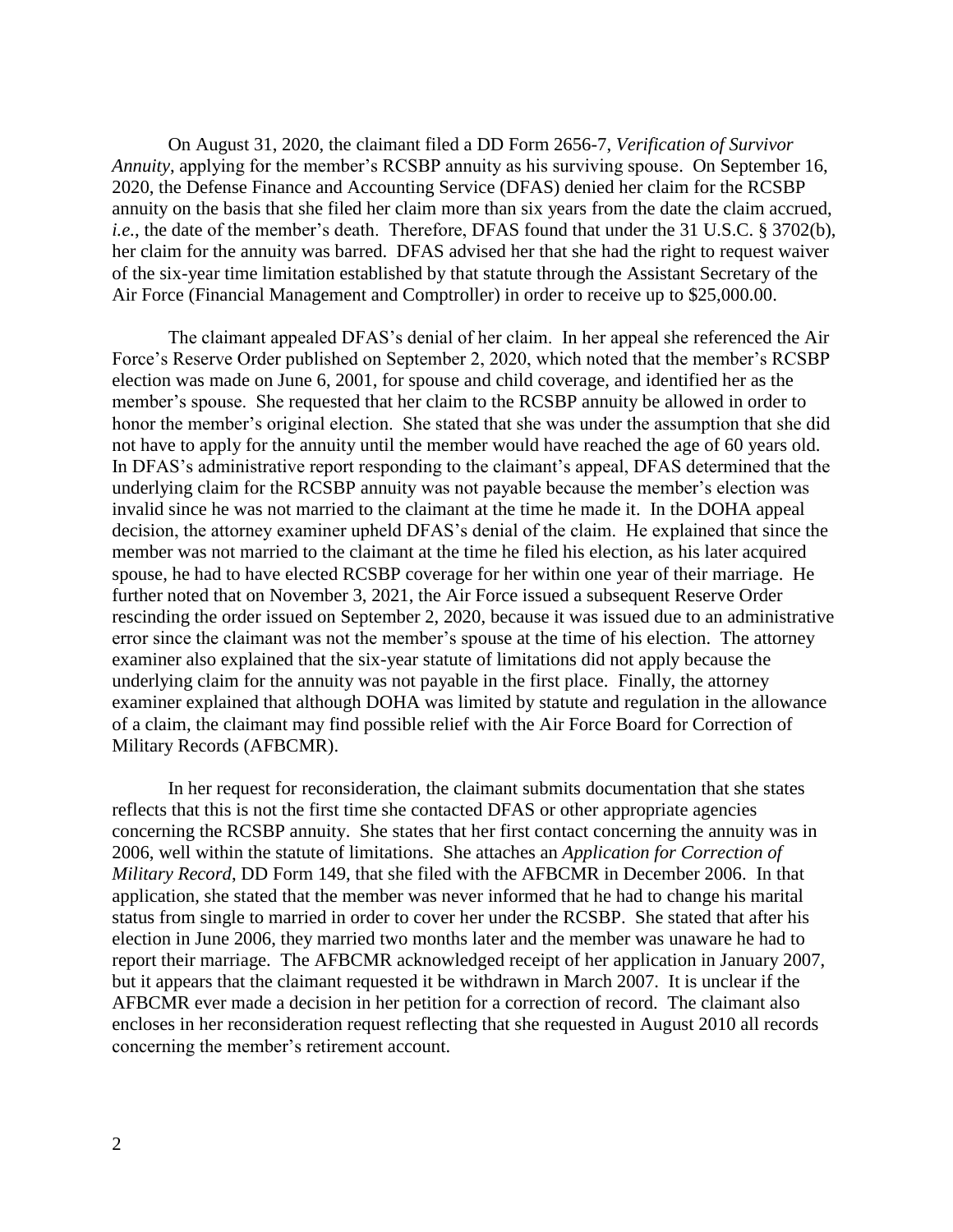#### **Discussion**

The fundamental rule in adjudicating a claim is that payment may be made only for an expense authorized by statute or regulation. Moreover, it is a rule of statutory construction that when the language of a statute is clear on its face, the plain meaning of the statute will be given effect, and that plain meaning cannot be altered or extended by administrative action. *See*  DOHA Claims Case No. 2021-CL-041302.2 (August 31, 2021).

The SBP program, 10 U.S.C. §§ 1447-1455, was established in 1972 as an income maintenance program for the dependents of deceased members of the uniformed services. Under the SBP, participating members contribute a portion of their retired pay to fund annuity payments for their designated beneficiaries. Participation in the SBP is automatic for members who are married or have dependent children when they become eligible to participate in SBP, *i.e*., when they become eligible for retired pay. *See* 10 U.S.C. § 1448(a)(1) and (a)(2). A reserve-component member is an eligible participant when he becomes eligible for reservecomponent retired pay but for the fact that he is under 60 years of age. *See* 10 U.S.C.  $§$  1448(a)(1)(B) and (a)(2)(B). Members who marry or acquire a dependent child after becoming eligible for retired pay may elect to include that spouse or dependent child in the program if they provide the statutory notice. *See* 10 U.S.C. § 1448(a)(5)(A). The member's election must be in writing and received by the Secretary concerned within one year after the date on which that member marries or acquires a dependent child. *See* 10 U.S.C. § 1448(a)(5)(B).

The member was eligible for reserve-component retired pay in November 2000 but for the fact that he was not yet 60 years old. After receiving his NOE, he elected RCSBP, Option C, for immediate coverage for spouse and child(ren). However, he was not married and did not have dependent children. The claimant was not married to the member at the time he became eligible to participate. Therefore, as set forth above, when the member married the claimant, he was able to elect coverage for her as a newly acquired spouse, but had to make such an election within one year after the date of the marriage. *See* 10 U.S.C. § 1448(a)(5)(B).

The claimant asserts that she has been in contact with DFAS and other appropriate agencies since 2006 concerning the RCSBP annuity, which was well within the six-year statute of limitations. However, as explained by both DFAS in their administrative report and by the attorney examiner in the DOHA appeal decision, the statute of limitations under 31 U.S.C. § 3702(b) does not apply to her claim because she had no underlying entitlement to the RCSBP annuity. Therefore, even assuming she made a timely claim for the RCSBP annuity, it would not be payable under applicable statute and regulation. Therefore, DFAS properly denied her claim for the RCSBP annuity.